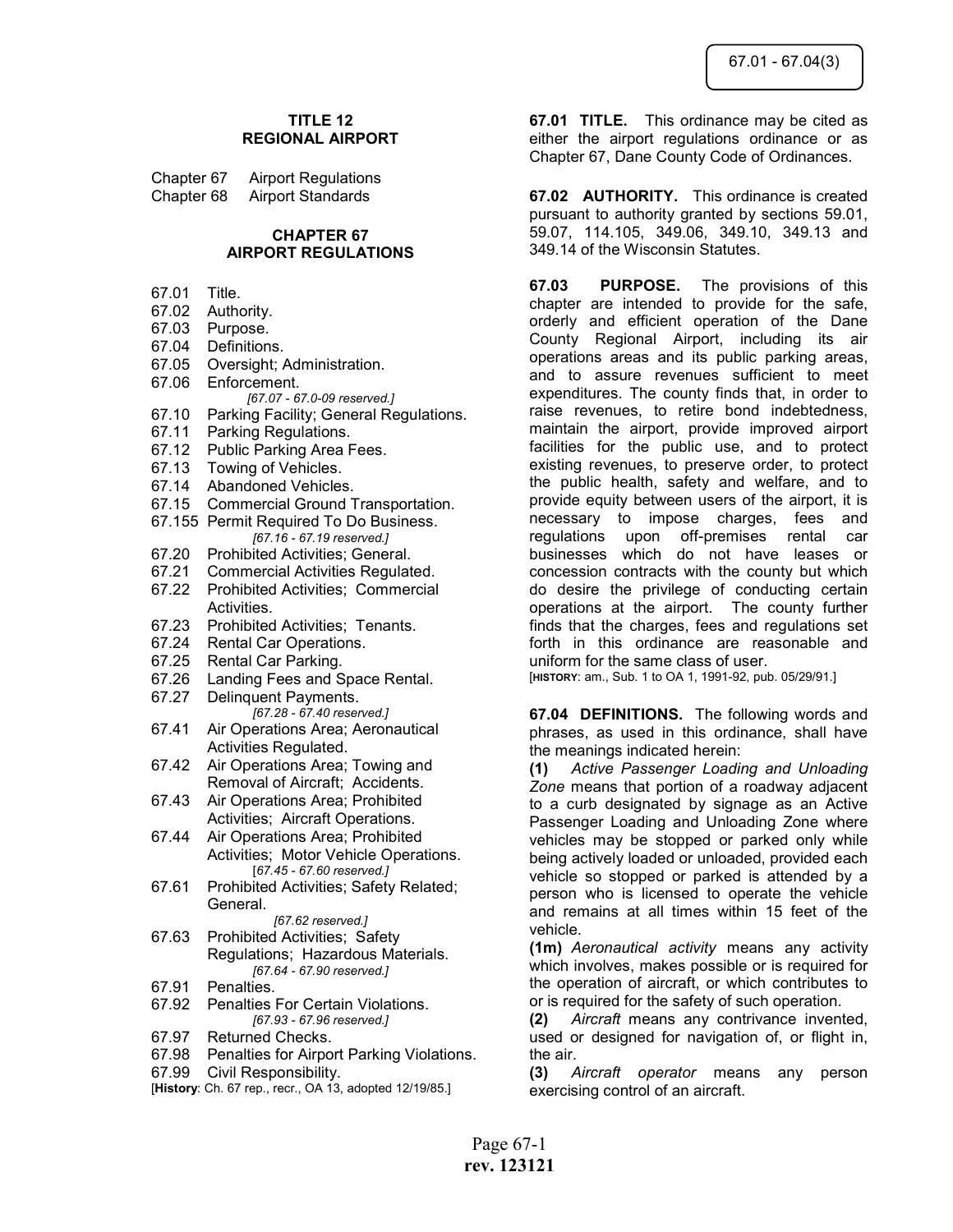(4) Air operations area means all areas within the airport perimeter fence used or intended to be used for the movement of aircraft, including, but not limited to, runways, taxiways, ramps, and aprons.

(5) Airport means the Dane County Regional Airport-Truax Field, located in section 20, Town 8 North, Range 10 East, together with all improvements and facilities of whatever nature located thereon.

(5m) Attended vehicle or aircraft means a vehicle or aircraft that is accompanied by a person who holds a license or certificate to operate the vehicle or aircraft, provided such person remains at all times within 15 feet of the vehicle or aircraft.

(6) Board means the Dane County Board of Supervisors.

(7) Bus means a motor vehicle defined and licensed as a motor bus by the State of Wisconsin whose owner or lessee holds a certificate as a common motor carrier from the State of Wisconsin under chapter 194 of the Wisconsin Statutes. Bus shall also include any motor vehicle licensed or certificated as a bus or motor bus by any other state or by the interstate commerce commission. Bus also includes any motor vehicle which, though not licensed as a common carrier, is available for charter.

(8) Commercial air carrier means any person or business entity who undertakes directly by hire, lease or other arrangement to engage in the carriage by aircraft of persons or property for compensation. This definition includes, but is not limited to, the following: all classes of air carriers as defined by the FAA; commuter and air taxi operators; and, commercial operators of large and small aircraft.

(9) Commission means the Dane County Regional Airport Commission created by act of the Dane County Board of Supervisors.

(10) Common use space means terminal building space occupied by a commercial air carrier in common with all other carriers. This space includes the inbound baggage, baggage claim, departure, concourse, holding and gate areas.

(11) Control tower means the air traffic control tower located on the airport.

(12) County means the County of Dane.

(13) Courtesy car means any motor vehicle operated by a hotel, motel, off-premises rental car company or any other similar establishment for the transportation of its patrons or prospective patrons to and from the airport premises.

(14) Director means the director of the Dane County Regional Airport or his or her designee.

(14m) Economy parking lot means the remote motor vehicle parking lot located on International Lane.

(15) FAA means the Federal Aviation Administration.

(16) Fixed base operator means any person or business entity who or which undertakes or conducts any commercial aeronautical activity or service on the airport. This definition includes, but is not limited to, the following: flight training; aircraft rental; aircraft sales; aircraft charter or air taxi; airplane and power plant repair; aircraft line services; and, agricultural application from aircraft.

(17) Fueling agent means any entity, including its employees and agents, authorized by the director to dispense aviation or motor vehicle fuels at the airport.

(18) Law enforcement officers shall mean Dane County Sheriff deputies assigned to the airport to ensure the security and safety of the users of the airport.

(19) Limousine shall be as defined in section 77.995 of the Wisconsin Statutes.

(20) Motor vehicle means a vehicle which is self-propelled. This definition includes, but is not limited to, the following: automobiles, trucks, buses, limousines, semi-tractors, bicycles, snowmobiles, motorcycles and mopeds.

(21) NFPA means the National Fire Protection Association.

(22) Nonsignatory commercial air carrier means a commercial air carrier which has not signed a lease or operating agreement with Dane County.

(23) Nonsignatory rental car company means any person, as defined herein, engaged in the business of renting motor vehicles to and for use by the public, who does not have a contractual relationship with Dane County.

(23m) Off-premises rental car company means any person, as defined herein, engaged in the business of renting motor vehicles to and for use by the public, who enters into a contract for operations at the airport but does not rent exclusively used terminal counter space at the airport.

(23n) On-premises rental car company means any person, as defined herein, engaged in the business of renting motor vehicles to and for use by the public, who enters into a contract for operations at the airport, which contract includes the rental of exclusively used terminal counter space at the airport.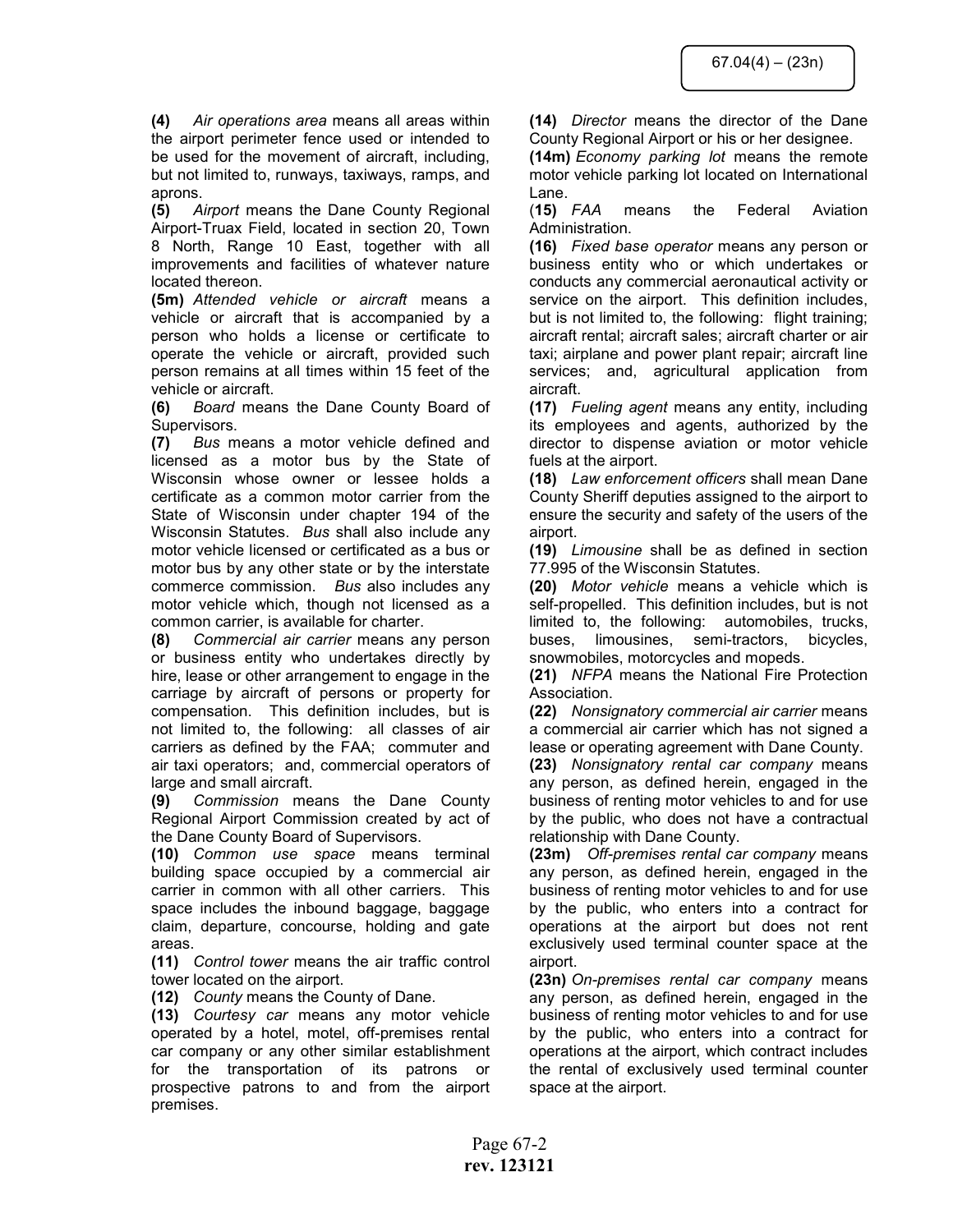(24) Operate as used in subsections (1) through (8), inclusive, of section 67.43 of this ordinance means to physically manipulate the controls of an aircraft, on the ground, necessary to put it in motion.

(24m) Parking facility includes the ramp and the surface, economy and employee parking lots.

(24n) Participating driver shall be as defined in section 440.40(3) of the Wisconsin Statutes.

(25) Person means every natural person and every firm, association, partnership, corporation, society or other organization.

(25m) Ramp means, other than when used as part of the phrase terminal building ramp or in conjunction with apron or terminal parking ramp, the multi-level motor vehicle parking structure located proximate to the passenger terminal building. The ramp offers public parking, both hourly and daily, in accordance with signs located in the ramp.

(26) Rental car means any motor vehicle including, but not limited to, any automobile, truck, van or motorcycle, whose owner holds such vehicle out for hire to the general public.

(26g) Secured area means the area of the airport in which commercial aircraft operators enplane and deplane passengers, and sort and load baggage, including associated adjacent areas.

(26h) Security identification display area encompasses all areas of the airport, in addition to the air operations area, the secured area, and the sterile area, in which a person is required by federal law and airport policy to at all times properly display airport approved security identification, or be under airport approved escort.

(26i) Sterile area means the area of the airport where ticketed passengers gain access to gates and aircraft boarding areas after passing through an airport security checkpoint.

(26m) Surface parking lot means any of the motor vehicle parking lots, other than the ramp and the economy parking lot, serving the passenger terminal building and signed for public parking.

(27) Taxicab is any vehicle licensed as such by the City of Madison or any other municipality.

(28) Tenant means a person who occupies or rents property on the airport, or who conducts business operations of any kind upon the airport premises, regardless of whether there exists a written agreement with the county.

(29) Terminal building means that building located on International Lane at the Dane County Regional Airport which is used by passengers enplaning and deplaning the aircraft of scheduled airlines.

(29m) Terminal building base rate means the per square foot rental charge for any space in the terminal building and is intended to be approximately equal to the county cost recovery rate for the terminal building. The base rate is applied to terminal building space, including exclusively used space, joint use space and common use space, according to the formulas set forth in s. 67.26.

(29r) Terminal building ramp means the aircraft parking and passenger boarding area located immediately adjacent to the terminal building.

(30) Transitional landing means any landing made at the airport to acquaint pilots with aircraft or with the airport's landing facilities.

(30i) Transportation network company ("TNC") shall be defined in section 440.40(6) of the Wisconsin Statutes.

(30j) Transportation network services shall be defined in section 440.40(7) of the Wisconsin Statutes.

(30k) TNC vehicle means any vehicle used by a participating driver while providing TNC services.

(31) Vehicle means every device on, in or by which any person or property is or may be transported or drawn upon any roadway, paved or unpaved.

[HISTORY: (10) am. and (18) rep., OA 26, 1988-89, pub. 12/23/88; (32) cr., Sub. 1 to OA 19, 1989-90, pub. 01/04/90; (29) renum., (29m) and (29r) cr., OA 25, 1989-90, pub. 02/02/90; (13) am., Sub. 3 to OA 3, 1990-91, pub. 06/27/90; (13) am., (23m) and (23n) cr., Sub. 1 to OA 1, 1991-92, pub. 05/29/91; (18) and (26m) cr., OA 11, 1993-94, pub. 09/18/93; eff. 09/19/93; (30m) cr., OA 20, 1994-95, pub. 11/15/94; (18) and (26m) am., and (24m) and (26g) cr., OA 18, 1999-2000, pub. 11/16/99; (24m), (26g) and (26m) am., OA 5, 2006-07, pub. 08/07/06; (24n) am., (30i), (30j), and (30k) cr., 2015 OA-21, pub. 12/03/15; (1) and (1m) renum. and am., (5m) cr., (30m) deleted, 2017 OA-28, pub. 11/30/17; (4) am., (18), (26g) and (32) renum., (26g) – (26i) cr., 2018 OA-13, pub. 10/16/18.]

67.05 OVERSIGHT; ADMINISTRATION. (1) The commission shall develop and oversee policies and procedures for airport operations and in furtherance of its duties may promulgate rules governing the operation of the airport, subject to board review.

(2) Administration of this ordinance and of rules, policies and procedures developed by the commission and the board shall be by the director.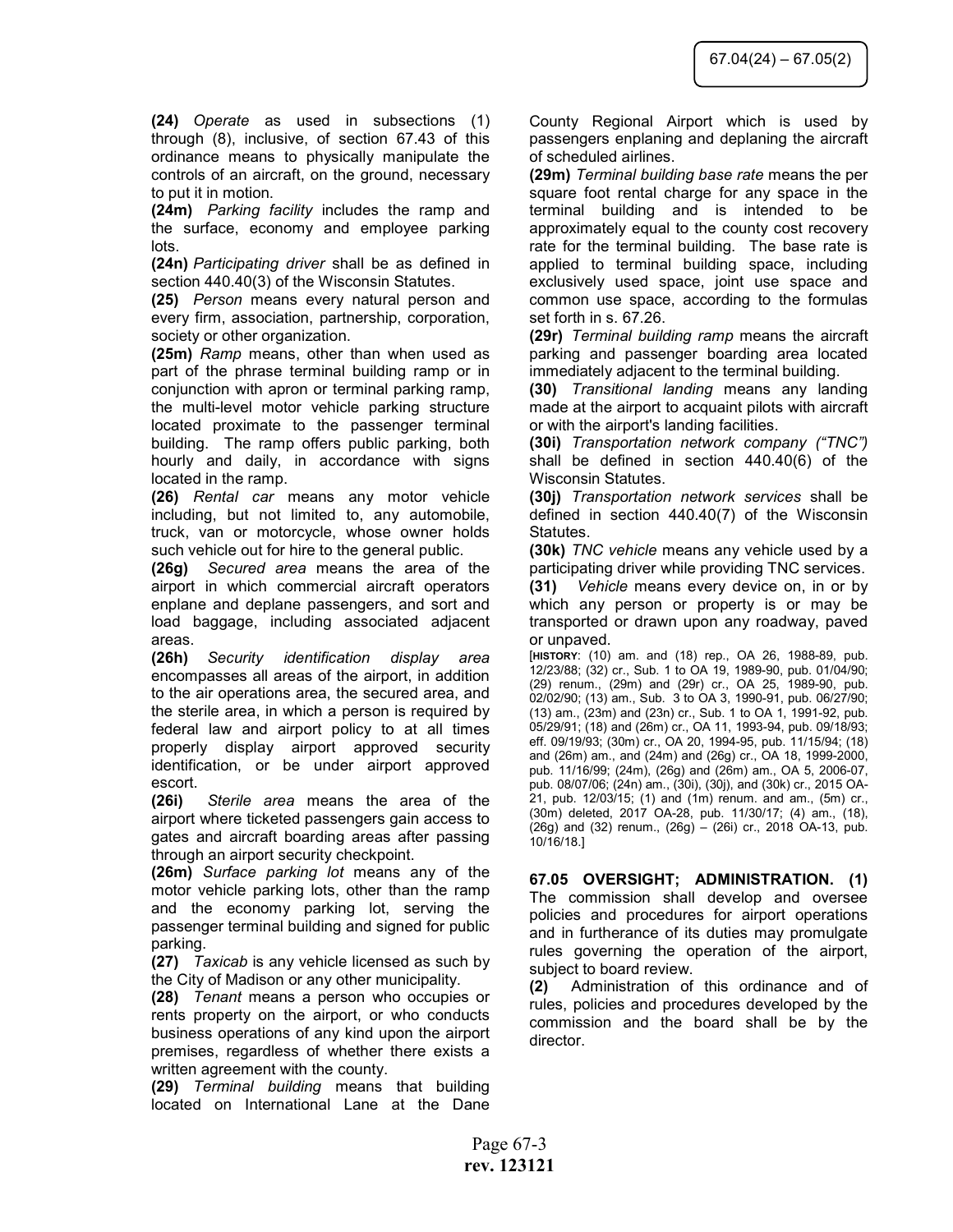67.06 ENFORCEMENT. The director shall enforce the provisions of this ordinance and may call upon the Dane County Sheriff Department and/or the City of Madison Police Department for such assistance as the director may from time to time require.

## [67.07 - 67.09 reserved.]

67.10 PARKING FACILITY; GENERAL REGULATIONS. (1) Dane County assumes no liability to users of the parking facility for damage to vehicles, loss of property, personal injury, or other damage, loss or injury from any cause whatsoever, and all persons who use the parking facility do so at their own risk.

(2) It shall be unlawful for any person not engaged in the parking or operation of a motor vehicle or bicycle, as either operator or passenger, or not having business to attend to in connection with the parking or lawful removal of a motor vehicle or bicycle, to trespass or loiter in or on a parking facility.

[HISTORY: 67.10 cr., OA 18, 1999-2000, pub. 11/16/99.]

67.11 PARKING REGULATIONS. It shall be unlawful and a violation of this ordinance for any person or persons, whether individually or in concert with others, to do or cause to be done any of the following on the premises of the airport:

(1) Stop or park any vehicle contrary to signage prohibiting, limiting or restricting the stopping or parking of vehicles.

(2) Stop or park any vehicle in an area designated by signage as an Active Passenger Loading and Unloading Zone, other than temporarily while actively engaged in loading or unloading passengers or baggage.

(2m) Stop or park any vehicle in an area designated by signage as an Active Passenger Loading and Unloading Zone while not attended by a person who is licensed to operate the vehicle and remains at all times within 15 feet of the vehicle.

(3) Double park any motor vehicle in any area.

(4) Except for a motor vehicle used by a physically disabled person as defined under s. 346.503(1), Wis. Stats., park, stop or leave standing any vehicle, whether attended or unattended and whether temporarily or otherwise, upon any portion of the airport reserved, by official traffic signs indicating the restriction, for vehicles displaying special registration plates under s. 341.14(1), (1a), (1e), (1m), (1q) or (1r), Wis. Stats., or a special identification card issued under s. 343.51, Wis. Stats., or vehicles registered in another jurisdiction and displaying a registration plate, card or emblem issued by the other jurisdiction which designates the vehicle as a vehicle used by a physically disabled person.

(5) Park any motor vehicle in such a manner that the same shall not be entirely within one stall as designated by lines or marks on the pavement.

(5m) Park any vehicle on crosswalks, hash marks or areas designated as No Parking areas.

(5n) Park a motor vehicle in a parking stall with the front of the vehicle facing the lane of traffic.

(6) Fail to pay the rates and fees set forth in s. 67.15 of this ordinance for the particular type of motor vehicle involved.

(7) Fail to pay the rates set forth in either s. 67.12(1) or s. 67.12(2), as appropriate, when parking in areas of the airport premises designated as hourly or daily parking.

(8) Fail to deposit sufficient coins to cover the entire time during which a vehicle is parked at metered stalls on the airport premises. Each hour or fraction thereof when a vehicle remains at a metered stall in violation of this section shall constitute a separate violation.

(10) Present to the toll booth attendant on exit from a parking facility or otherwise use or attempt to use a ticket other than the ticket which was issued to the vehicle upon entering the parking facility.

(11) Present to the toll booth attendant on exit from a parking facility or otherwise use or attempt to use a ticket which has been altered to indicate a time and date which is not the time and date the vehicle actually entered the facility.

(12) Attach or place in a motor vehicle or otherwise use or attempt to use a decal, sticker or other similar device to gain or attempt to gain unauthorized parking privileges in a parking facility.

[HISTORY: (7) am., OA 24, 1988-89, pub. 11/29/88; (9) cr., OA 11, 1993-94, pub. 09/18/93; eff. 09/19/93; (4) am. by OA 31, 1993-94, pub. 01/18/94; (2) and (9) am., and (2m), (5m), (5n), (10), (11) and (12) cr., OA 18, 1999-2000, pub. 11/16/99; (9) del., 2015 OA-21, pub. 12/03/15; (1), (2), and (2m) am., 2017 OA-28, pub. 11/30/17.]

## 67.12 PUBLIC PARKING AREA FEES.

(1) Parking rates in the ramp areas designated for public parking on a daily basis shall be as follows:

TIME PARKED: 0 - 15 minutes FEE: \$ 0.00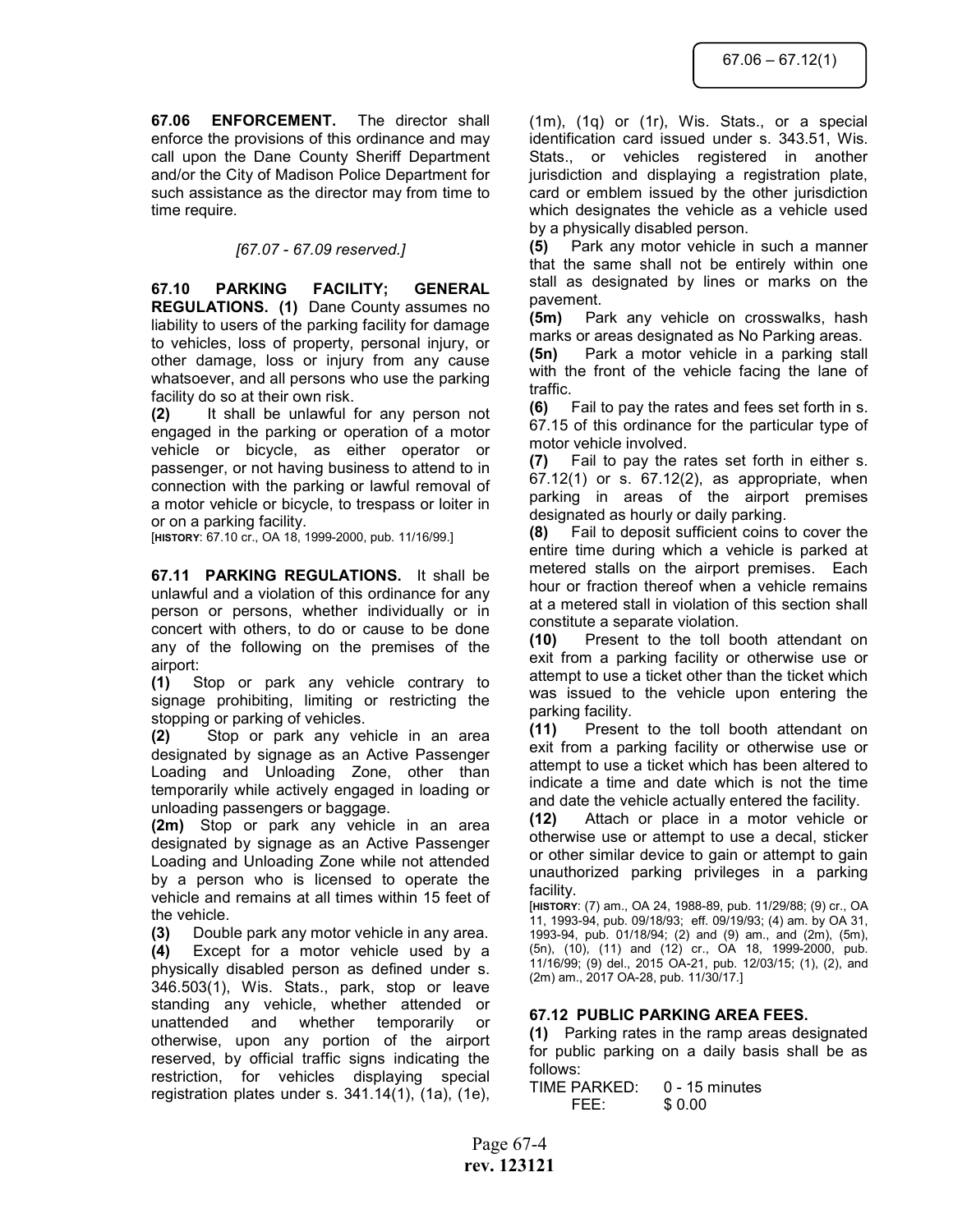| TIME PARKED:         | $16 - 30$ minutes                                              |
|----------------------|----------------------------------------------------------------|
| FEE:<br>TIME PARKED: | \$1.00<br>more than $\frac{1}{2}$ hour but not                 |
| FEE:                 | more than 1 hour<br>\$2.00                                     |
| TIME PARKED:         | more than 1 hour but not                                       |
| FEE:                 | more than 11/2 hours<br>\$3.00                                 |
| TIME PARKED:         | more than 11/2 hours but not                                   |
|                      | more than 2 hours                                              |
| FEE:                 | \$4.00                                                         |
| TIME PARKED:         | more than 2 hours but not                                      |
|                      | more than 3 hours                                              |
| FEE:<br>TIME PARKED: | \$5.00<br>more than 3 hours but not                            |
|                      | more than 4 hours                                              |
| FEE:                 | \$6.00                                                         |
| TIME PARKED:         | more than 4 hours but not                                      |
|                      | more than 5 hours                                              |
| FEE:                 | \$7.00                                                         |
| <b>TIME PARKED:</b>  | more than 5 hours but not                                      |
|                      | more than 6 hours                                              |
| FEE:                 | \$8.00                                                         |
| TIME PARKED:         | more than 6 hours but not                                      |
|                      | more than 24 hours                                             |
| FEE:                 | \$10.00                                                        |
| FEE:                 | TIME PARKED: more than 24 hours                                |
|                      |                                                                |
|                      | \$ 10.00 plus the applicable                                   |
|                      | fee as set forth above                                         |
|                      | (2) Parking rates in the ramp areas                            |
|                      | designated for public parking on an hourly basis               |
| shall be as follows: | TIME PARKED: 0 - 15 minutes                                    |
| FEE: \$0.00          |                                                                |
|                      | TIME PARKED: 16 - 30 minutes                                   |
| FEE:                 | \$1.00                                                         |
|                      | TIME PARKED: more than 1/2 hour but not more                   |
|                      | than 1 hour                                                    |
| FFF <sup>.</sup>     | \$2.00                                                         |
|                      | TIME PARKED: more than 1 hour but not more                     |
|                      | than $1\frac{1}{2}$ hours                                      |
| FEE: T               | \$3.00                                                         |
|                      | TIME PARKED: more than 11/2 hours but not<br>more than 2 hours |
| FEE: 1               | \$4.00                                                         |
|                      | TIME PARKED: more than 2 hours but not more                    |
|                      | than 3 hours                                                   |
| FEE:                 | \$6.00                                                         |
|                      | TIME PARKED: more than 3 hours but not more                    |
|                      | than 4 hours                                                   |
| FEE:                 | \$8.00                                                         |
|                      | TIME PARKED: more than 4 hours but not more                    |
|                      | than 5 hours                                                   |
| FEE: T               | \$10.00<br>TIME PARKED: more than 5 hours but not more         |

| FEE:        | \$12.00                                                |
|-------------|--------------------------------------------------------|
|             | TIME PARKED: more than 6 hours but not more            |
|             | than 24 hours                                          |
| FEE:        | \$14.00                                                |
|             | TIME PARKED: more than 24 hours                        |
| FEE:        | \$ 16.00 plus the applicable fee                       |
|             | as set forth above                                     |
|             | (3) Parking rates in the surface parking lot           |
|             | area designated for public parking, other than in      |
|             | the economy parking lot, shall be as follows:          |
|             | TIME PARKED: 0 - 15 minutes                            |
| FEE:        | \$0.00                                                 |
|             | TIME PARKED: 16 - 30 minutes                           |
|             |                                                        |
| FEE: \$1.00 |                                                        |
|             | TIME PARKED: more than $\frac{1}{2}$ hour but not more |
|             | than 1 hour                                            |
| FEE:        | \$2.00                                                 |
|             | TIME PARKED: more than 1 hour but not more             |
|             | than 1½ hours                                          |
| FEE:        | \$3.00                                                 |
|             | TIME PARKED: more than 11/2 hours but not              |
|             | more than 2 hours                                      |
| FEE:        | \$4.00                                                 |
|             | TIME PARKED: more than 2 hours but not more            |
|             | than 3 hours                                           |
| FEE:        | \$5.00                                                 |
|             | TIME PARKED: more than 3 hours but not more            |
|             | than 4 hours                                           |
| FEE:        | \$6.00                                                 |
|             | TIME PARKED: more than 4 hours but not more            |
|             | than 5 hours                                           |
| FEE:        | \$7.00                                                 |
|             | TIME PARKED: more than 5 hours but not more            |
|             | than 24 hours                                          |
| FEE:        | \$8.00                                                 |
|             | TIME PARKED: more than 24 hours                        |
| FEE:        | \$ 8.00 plus the applicable fee                        |
|             | as set forth above                                     |
|             | (4) Rates in the economy parking lot shall             |
|             |                                                        |
|             | be according to the following schedule:                |
|             | TIME PARKED: 0 - 15 minutes                            |
| FEE: \$0.00 |                                                        |
|             | TIME PARKED: 16 - 30 minutes                           |
| FEE:        | \$1.00                                                 |
|             | TIME PARKED: more than $\frac{1}{2}$ hour but not more |
|             | than 1 hour                                            |
| FEE:        | \$2.00                                                 |
|             | TIME PARKED: more than 1 hour but not more             |
|             | than 11/2 hours                                        |
| FEE:        | \$3.00                                                 |
|             | TIME PARKED: more than $1\frac{1}{2}$ hours but not    |
|             | more than 2 hours                                      |
| FEE:        | \$4.00                                                 |
|             | TIME PARKED: more than 2 hours but not more            |
|             | than 3 hours                                           |
| FEE:        | \$5.00                                                 |
|             |                                                        |

Page 67-5 rev. 123121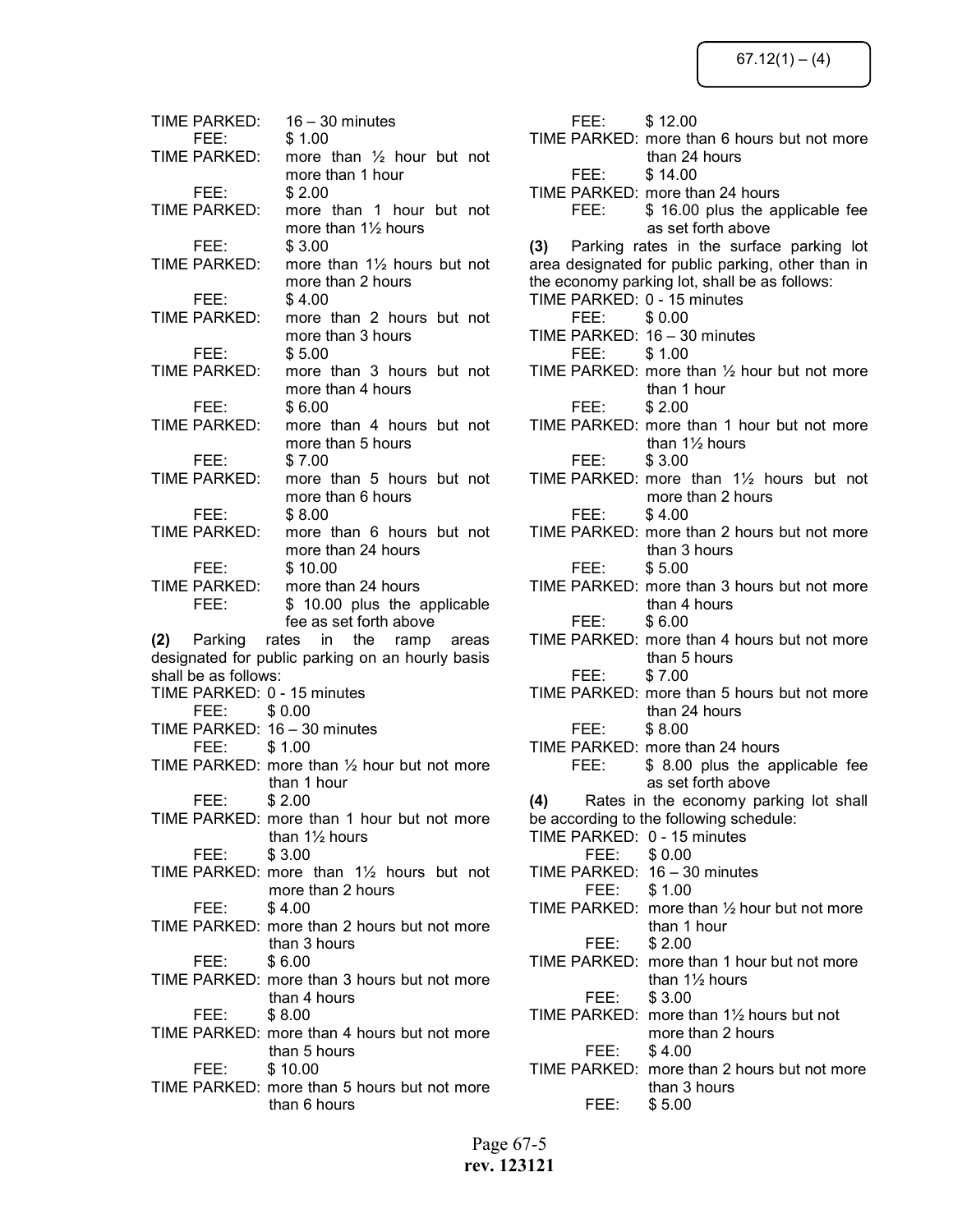#### TIME PARKED: more than 3 hours but not more than 24 hours FEE: \$ 6.00

TIME PARKED: more than 24 hours

 FEE: \$ 6.00 plus the applicable fee as set forth above

(5) Vehicles occupying more than one parking stall shall pay the rate appropriate for the type of parking area or stall used, multiplied by the number of stalls occupied.

(6) Any person who fails to present to the parking attendant at the time of exiting the parking lot, his or her parking ticket issued for parking in the daily or hourly parking lot shall be charged a full day parking fee for the date on which the vehicle exits the parking lot, plus the appropriate fee for the number of days or hours that airport records indicate the vehicle in question was parked in the parking lot.

[HISTORY: (3) am., Sub. 1 to OA 38, 1986-87, pub. 05/29/87; (1), (2) and (5) am., OA 24, 1988-89, pub. 11/29/88; (1), (2) and (4) am. and (1m) cr., OA 11, 1993-94, pub. 09/18/93; eff. 09/19/93; (1)(intro.), (2) and (5) am., and (2m) cr., OA 18, 1999-2000, pub. 11/16/99; (1), (2), (2m) and (5) am. and (3) rep., OA 34, 2000-01, pub. 04/02/01; 67.12 rep. and recr., OA 5, 2006-07, pub. 08/07/06; (1) and (3) further am., OA 5, 2006-07, pub. 08/07/06, eff. 01/01/08; (1) and (2) am., 2015 OA-21, pub. 12/03/15.]

67.13 TOWING OF VEHICLES. (1) The director or designee may authorize the immediate towing of any vehicle parked in an air operations area of the airport and vehicles improperly parked in violation of section 67.11. In addition to the imposition of forfeitures, improperly parked vehicles may be moved into a proper parking position or removed from the parking facility at the owner's expense where such action is necessary to the proper operation of the parking facility. Any vehicle parked in the parking facility may be moved from a parking stall for maintenance or construction purposes, without cost to the owner or operator.

(2) A vehicle towed under this section shall be transported to a location convenient to the airport for subsequent retrieval by the owner(s) thereof.

(3) The owner of any vehicle parked at the airport shall be deemed to have consented to pay the costs of removal and storage of the vehicle when the same is parked, contrary to the provisions of this ordinance, in lanes of vehicular travel or on any part of the air operations area. [HISTORY: (1) am., OA 18, 1999-2000, pub. 11/16/99.]

67.14 ABANDONED VEHICLES. (1) The director shall authorize the removal and sale of abandoned vehicles located on the airport premises.

(2) Vehicles parked at metered stalls shall be deemed abandoned when not moved within 48 hours after being parked.

(3) A vehicle shall be deemed abandoned if left unmoved on any other part of the airport premises in one location for any period in excess of sixty (60) days.

(4) Abandoned vehicles of an apparent value of more than \$500 shall be sold by sealed bid or at public auction as the director, in consultation with the surplus property manager, may determine.

(5) The surplus property manager shall sell abandoned vehicles of an apparent value of less than \$500 to the highest bid obtained by contacting at least three (3) prospective bidders.

(6) If, in the opinion of the director, an abandoned vehicle has an apparent value less than the cost of towing and storage, the director may authorize the vehicle to be junked or sold prior to the expiration of the statutory impoundment period, provided that the sheriff determines the vehicle is not stolen or otherwise wanted for evidence.

(7) Abandoned vehicles shall not be sold under subsections (4) or (5) hereof until after notification to the owner(s) and lien holder(s) of record, in the manner required by sec. 342.40(3) (c), 1983 Stats.

67.15 COMMERCIAL GROUND TRANS-PORTATION. The following fees shall apply to operators of commercial passenger transportation at the airport:

(1) Bus fees shall be thirty cents (\$.30) per passenger transported to or from the airport.

(2) The owners of busses shall pay the fees set forth in subsection (1) hereof in one lump sum not later than the fifteenth of the succeeding month. Owners and operators shall keep accurate records of trips to the airport, available for inspection by the director at any time during normal business hours.

(3) Each taxicab company which provides passenger pickup service at the airport shall pay an annual permit fee of \$4,800.00 per company, or \$200.00 per taxicab it operates at the airport, whichever is less.

(4) Each business entity that operates one or more limousines that provide passenger pickup service at the airport shall pay an annual permit fee of \$1,000.00 or \$200.00 for each limousine it operates at the airport, whichever is less.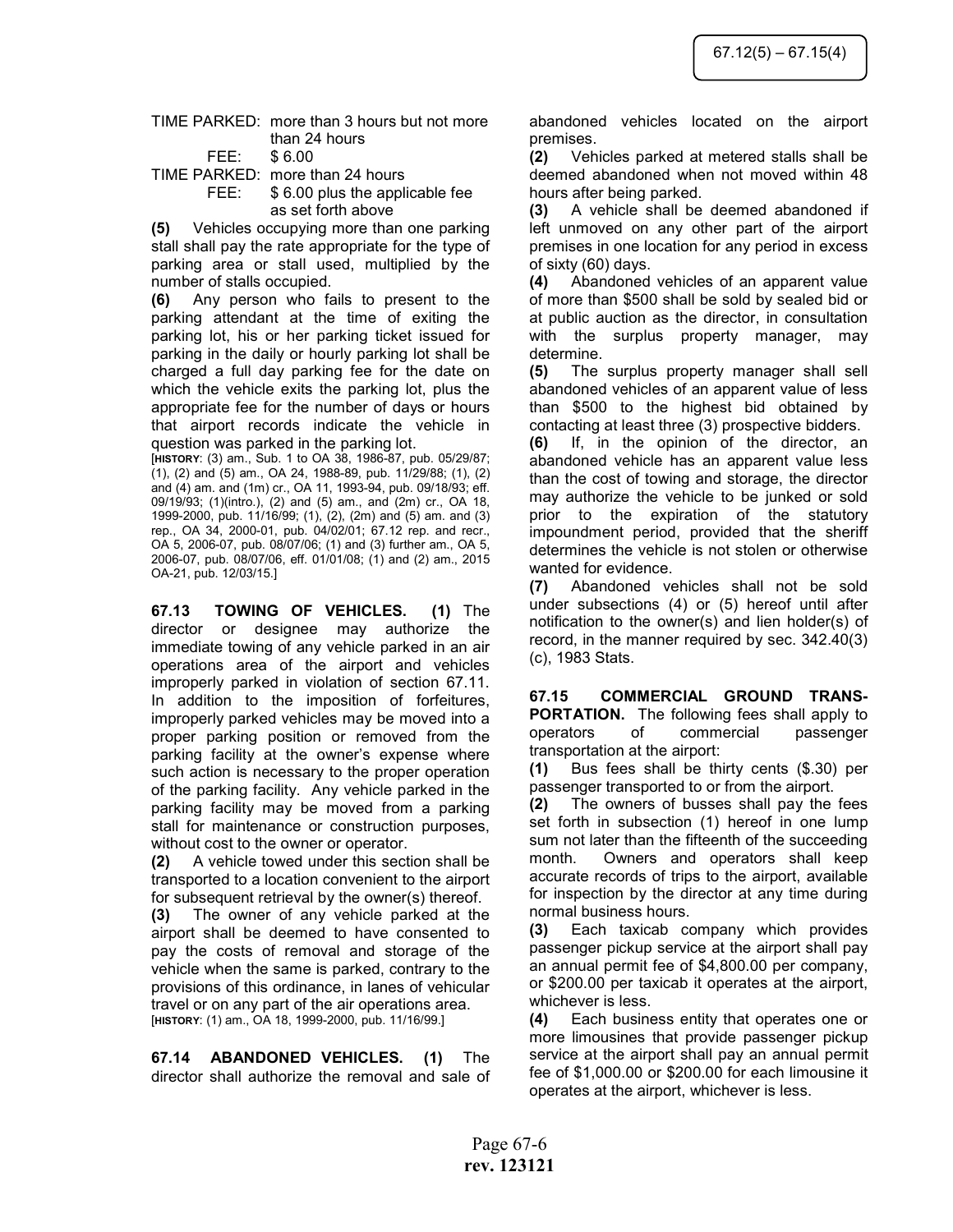(4m) Each TNC involved in providing passenger pickup service at the airport shall pay an annual permit fee of \$4,800.00, or \$200.00 per TNC vehicle operated at the airport by a participating driver for such TNC.

(5) Each hotel or motel courtesy car service which provides passenger pickup or delivery service at the airport shall pay an annual permit fee of \$150.00 for each courtesy car vehicle owned by it.

(6) The permit fee shall be paid in advance. In lieu of a single payment, the permit fee may be paid quarterly, on or before the first day each of January, April, July and October of the permit year. A permittee selecting the quarterly installment payment method shall signify the election in writing and is required to make all remaining payments for the year involved.

[HISTORY: am., Sub. 3 to OA 3, 1990-91, pub. 06/27/90; (3) and (4) am., (4m) cr., 2015 OA-21, pub. 12/03/15; (4) am., 2017 OA-28, pub. 11/30/17.]

67.155 PERMIT REQUIRED TO DO BUSINESS. (1) It shall be unlawful and a violation of this ordinance for any person who fails to pay the fee required by section 67.15 to conduct, at the airport, any business operation for which a permit is required under sec. 67.15.

(2) Each day that business operations are conducted while the fee remains unpaid shall be a separate violation.

[HISTORY: cr., Sub. 3 to OA 3, 1990-91, pub. 06/27/90.]

[67.16 - 67.19 reserved.]

67.20 PROHIBITED ACTIVITIES; GENERAL. It shall be unlawful and a violation of this ordinance for any person:

(1) To possess alcohol beverages other than those furnished by vendors operating under a lease with Dane County, or to possess or consume alcohol beverages outside of designated areas, except with the prior written consent of airport management.

(2) To create any unlawful disturbance or exhibition as defined under disorderly conduct laws that interferes with or disrupts the conduct of business, commerce, or patronage of businesses located at the airport.

(3) To leave open or unlocked a door or gate that provides access to the air operations area, secured area, security identification display area or sterile area when the associated doorway or gateway is not in active use for ingress or egress by an authorized user.

[HISTORY: 67.20 cr., OA 18, 1999-2000, pub. 11/16/99; (3) cr., 2018 OA-13, pub. 10/16/18.]

67.21 COMMERCIAL ACTIVITES REG-ULATED. (1) Sections 67.22 through 67.27 are enacted to insure fair return to the County of Dane for the use of any property or space on the premises of the airport for commercial purposes; to allow a fair return to those persons who have entered into written leases to engage in commercial activity on the premises of the airport; to alleviate congestion from vehicular traffic in the parking lots and metered parking areas adjacent to the terminal building and on roads leading thereto; to minimize the impact of increased usage of the airport upon pedestrian and vehicular traffic to, from and within the terminal building; and, to insure the peace and tranquility of patrons and other users of the airport.

(2) As used in subsections (1) and (2) of s. 67.22, to engage in commercial activity means to provide or offer to provide goods, services or entertainment in return for financial remuneration or remuneration in kind, a promise of financial remuneration or remuneration in kind or to accept or agree to accept financial remuneration or remuneration in kind for the provision of goods, services or entertainment.

(3) Notwithstanding the language of sec. 67.22, it shall not be unlawful to display any sign, marking, billboard, poster or advertisement upon any motor vehicle or airplane which is on the premises of the airport incidental to its operator's otherwise valid use of the airport premises. [HISTORY: (1) am., OA 25, 1989-90, pub. 02/02/90.]

67.22 PROHIBITED ACTIVITIES; COMMERCIAL ACTIVITIES. It shall be unlawful and a violation of this ordinance for any person:

(1) to engage in any commercial activity or service on the premises of the airport without first obtaining a lease from the board in accordance with specifications established by the commission;

(2) while under a lease or agreement, to engage in any commercial activity not specifically authorized by the lease or agreement;

(3) as a driver of any courtesy car, limousine, bus or taxicab, to use any loudspeaker, bullhorn, megaphone or similar voice amplification device;

(4) to operate an aircraft of a commercial air carrier unless adequate assurance is first provided the director that the fees prescribed in subsections 67.26(5) and (6) of this ordinance have been or will be paid;

(6) to solicit for any purpose at the airport in any manner which interferes with the free flow of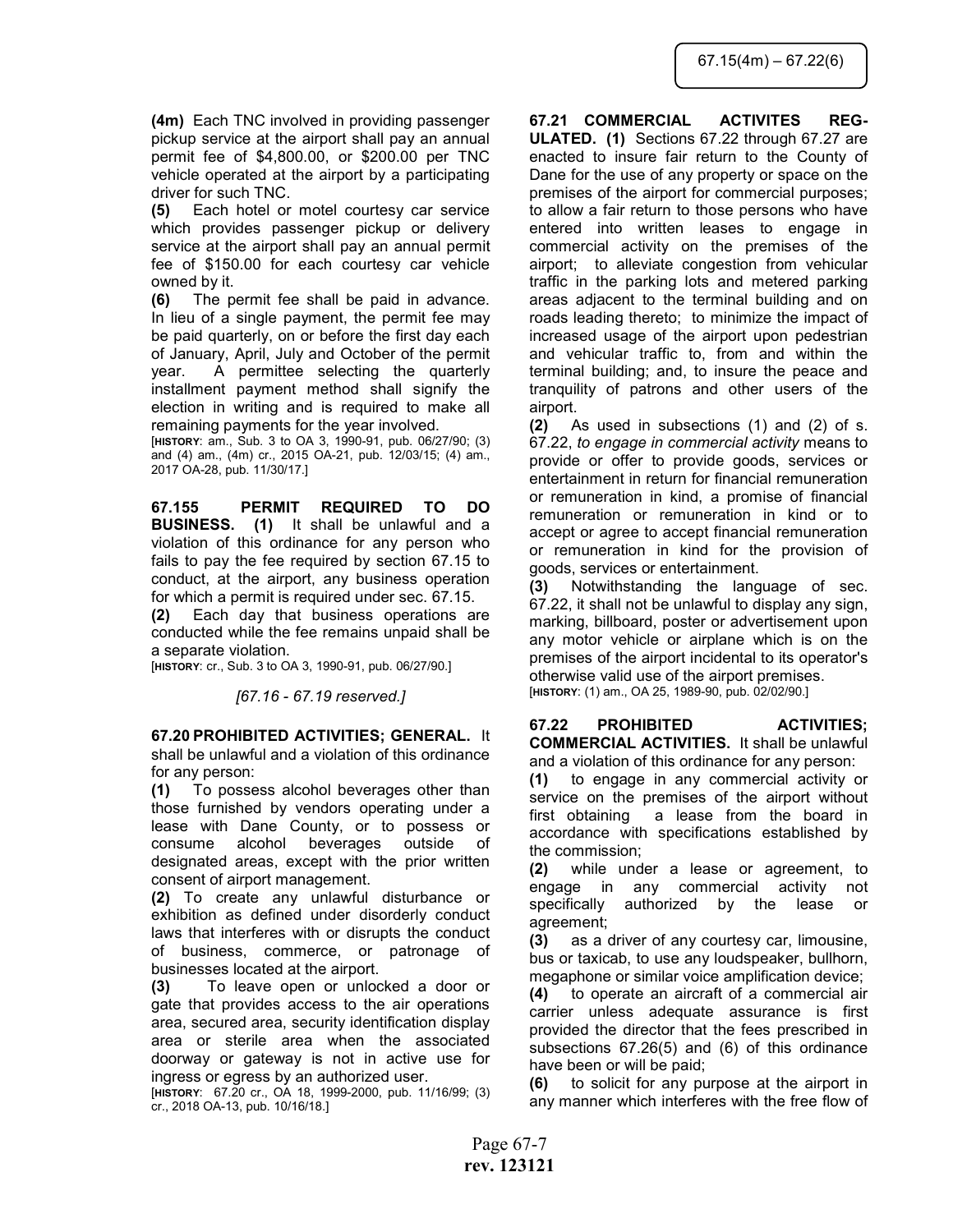pedestrian or vehicular traffic on the airport premises.

(7) to solicit for any commercial activity while on the airport premises.

(8) to operate a taxicab, courtesy car, limousine, bus, or TNC vehicle on the airport premises if the applicable permit fee has not been paid as required under section 67.15 above.

(9) to leave the TNC vehicle that he or she is operating unattended while the vehicle is in the area at the airport designated as the TNC vehicle loading zone.

(10) to leave the taxicab that he or she is operating unattended while the vehicle is in the area at the airport designated as the taxi ready stand.

[HISTORY: (5) rep., (7) am., Sub. 3 to OA 3, 1990-91, pub. 06/27/90; (2) and (7) am., (8) rep., Sub. 1 to OA 1, 1991-92, pub. 05/29/91; (10) am., OA 20, 1994-95, pub. 11/15/94; (7), (9), (10), am., (8) cr., 2015 OA-21, pub. 12/03/15.]

# 67.23 PROHIBITED ACTIVITIES; TENANTS. It

shall be unlawful and a violation of this ordinance for any tenant of hangars or shop facilities to do, or permit or cause to be done, any of the following:

(1) Fail to maintain and keep readily accessible fire extinguishers or other fire equipment meeting national, state and local fire codes.

(2) Fail to keep floors of hangars, buildings, aircraft aprons and aircraft ramp areas clear of stains, oil, grease and other materials, except as may be provided to the contrary in any specific lease or contract.

(3) Stack or store material or equipment in such a manner as to constitute a hazard to persons or property.

67.24 RENTAL CAR OPERATIONS. No person or firm shall conduct a car rental operation on any part of the premises of the airport without having first entered into a valid written agreement with the airport. The written agreements with the off-premise rental car companies shall specify that the airport will receive 2% of the first \$100,000 of gross revenues derived by the company annually from the rental of automobiles to passengers picked up at the airport, plus 6% of all such gross revenues over \$100,000. Those companies whose agreements with the airport allow a courtesy phone in the terminal building shall pay an additional fee of 2% which will change the fee structure to 4% on the first \$100,000 and 8% on the revenues over \$100,000. For purposes of this section car rental operation means all business operations, methods, processes and conduct normally associated with the car rental business.

[HISTORY: (1) and (2) am., Sub 1 to OA 1991-92, pub. 05/29/91, eff. 06/01/91 and sunseted 09/30/95; s. 67.24 recr., OA 47, 1995-96, pub. 04/26/96.]

## 67.25 RENTAL CAR PARKING.

(1) Parking stalls in the rent-a-car return lot and the rent-a-car ready lot shall be utilized only by on-premises rental car companies.

(3) Any motor vehicle, including any rental car, which is parked in a public parking area of the airport shall be treated as a privately owned vehicle for purposes of determining the applicable parking fee.

[HISTORY: (2) am., OA 27, 1986-87, pub. 12/12/86; (2) am., Sub. 3 to OA 3, 1990-91, pub. 06/27/90; (1) am and (2) rep., Sub. 1 to OA 1, 1991-92, pub. 05/29/91.]

## 67.26 LANDING FEES AND SPACE RENTAL.

(1) As used in this section, county cost recovery rate means a schedule of rates and charges designed to recover from each user its proportionate share of the cost of providing, maintaining, operating and administering the facilities it uses, and space refers only to space in the terminal building.

(2) It is hereby declared to be the policy of the county to establish rates and charges, and make amendments thereto at periodic intervals, in order to assure the airport will be a self-sufficient entity. For that purpose, the county has negotiated rates and fees with certain commercial air carriers and in addition has developed a schedule of rental rates and landing fees, as hereinafter set forth, which shall be applicable to non-signatory commercial air carriers.

(3) A nonsignatory commercial air carrier occupying exclusive use terminal space at the airport shall pay an annual base rent of \$40.58 per square foot, payable in advance in equal monthly installments.

(4) In addition to payment for space used exclusively by it, a nonsignatory commercial air carrier shall pay, in equal monthly installments at the annual rate set in section 3 above, its pro rata share of the rental of common use space according to the formula hereinafter set forth.

(a) For common use space a nonsignatory commercial air carrier shall pay each month a sum equal to the total monthly rent due for all common use space multiplied by the quotient of the number of the carrier's passengers enplaning at the airport during the previous month divided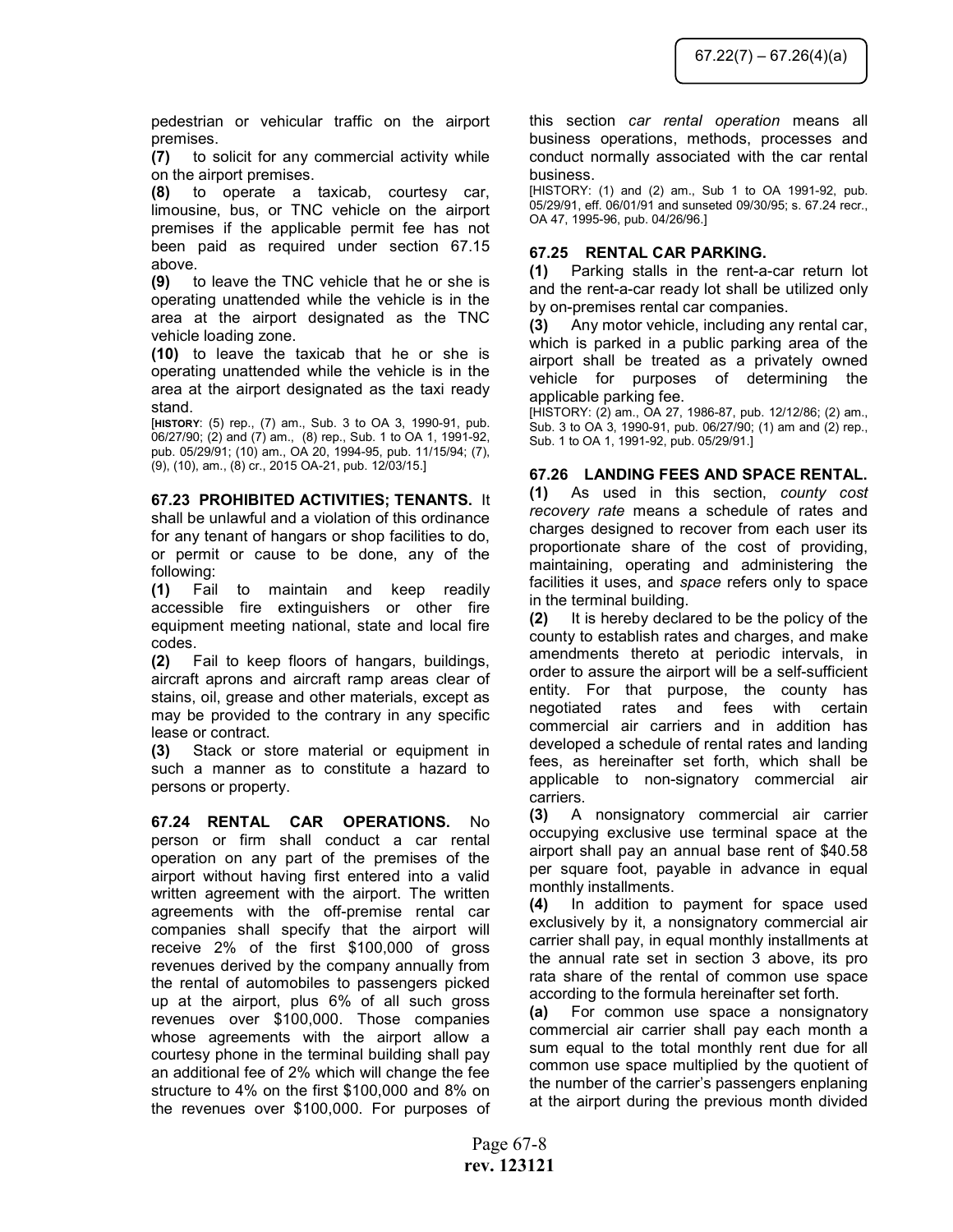by the number of all commercial air carrier passengers enplaning at the airport during the previous month.

(5) A nonsignatory commercial air carrier shall pay the following fees for aircraft landing at the airport, including transitional landings:

(a) For landing an aircraft with a Federal Aviation Administration Maximum Certificated Gross Landing Weight (GLW) of less than 12,500 pounds: \$45.50.

(b) For landing an aircraft with a GLW equal to or greater than 12,500 pounds but less than 30,000 pounds: \$109.20.

(c) For landing an aircraft with a GLW equal to or greater than 30,000 pounds but less than 70,000 pounds: \$254.80.

(d) For landing an aircraft with a GLW equal to or greater than 70,000 pounds: \$3.64 per 1,000 pounds of GLW.

(6) A commercial air carrier operating at the Airport under a lease or operating agreement shall pay landing fees and rent for terminal space as established pursuant to such lease or operating agreement.

(7) In tabulating weights, the weight of each aircraft shall not be less than the certified maximum gross landing weight as computed by the manufacturer and the Federal Aviation Administration.

(8) As a condition precedent to the right of any commercial air carrier to use the airport, the carrier shall comply with all rules and regulations promulgated by the director and all ordinances of the County of Dane. Each such carrier shall be deemed to have consented to having the director access to the carrier's books at all reasonable times, in person or by agent, to examine the records of the carrier for purposes of validating information required to be reported by the carrier to the airport under this ordinance.

(9) As a condition precedent to the right to use and occupy the airport, each non-signatory commercial air carrier shall furnish to the director on or before the 10th day of the following month a report, duly certified as true and correct by the person delegated by the carrier as its office representative having custody of its records, containing the number of its flights which have landed at the airport during the preceding month together with the manufacturer, type and official landing weight of each of its aircraft landing at the airport; the volume of cargo mail and express carried; and, the number of passengers on its flights during said month. The director shall have the right to prescribe and furnish forms for the making of all reports required to be made by this subsection.

(10) Within 10 days of receipt of the report specified in subsection (9) hereof, or as soon thereafter as practicable, the director shall send a billing statement to each non-signatory commercial air carrier making a report. Payment by the carrier shall be made within fifteen (15) days of the date of the airport's statement.

(11) The rates for non-signatory commercial air carriers shall not apply to the operations of aircraft owned by airport fixed base operators, nor shall the same apply to aircraft not operated for hire.

(12) The provisions of this section shall not apply to any commercial air carrier during the term of its contract with the county.

(14) A non-signatory commercial air carrier shall pay each month, as its pro rata share of the cost for law enforcement officers, a sum equal to 90% of the total monthly cost of law enforcement officers, times the quotient of the carrier's air passengers during the previous month, divided by all commercial air carrier passengers during the previous month. The remaining 10% shall be recovered through landing fees and space rental as provided in subsections (3), (5) and (6) hereof.

[HISTORY: (10) am., OA 27, 1986-87, pub. 12/12/86; (3), (4), (5) & (6) am., OA 26, 1988-89, pub. 12/23/88; (14) cr., Sub. 1 to OA 19, 1989-90, pub. 01/04/90; (1) am., OA 25, 1989-90, pub. 02/02/90; (5), (6) and (13) am., OA 6, 1993-94, pub. 06/23/93; (3) and (13) am., OA 44, 1996-97, pub. 03/03/97; (3), (5), (6) and (13) am., as follows: Sub. 1 to OA 19, 1989- 90, pub. 01/04/90; OA 31, 1990-91, pub. 01/03/91; OA 19, 1991-92, pub. 12/27/91; OA 25, 1992-93, pub. 03/17/93; OA 36, 1993-94, pub. 01/28/94; OA 29, 1994-95, pub. 02/13/95; OA 31, 1995-96, pub. 11/27/95, eff. 01/01/96; OA 25, 1997- 98, pub. 03/03/98; OA 26, 1998-99, pub. 03/30/99; OA 25, 1999-2000, pub. 03/09/00; am., OA 29, 2000-01, pub. 02/13/01; (13) rep. and (3), (4), (5) and (6) am., OA 33, 2001- 02, pub. 03/07/02; (3), (5) and (6) am., OA 29, 2002-03, pub. 04/23/03; (3), (5) and (6) am., OA 27, 2003-04, pub. 12/23/03; (3), (5) and (6) am., OA 25, 2004-05, pub. 12/23/04; (3), (5) and (6) am., OA 20, 2005-06, pub. 12/27/05; (3), (5) and (6) am., OA 20, 2006-07, pub. 11/30/06; (3), (5) and (6) am., OA 21, 2007-08, pub. 10/18/07; (3), (5) and (6) rep. and recr., OA 27, 2008-09, pub. 11/26/08, eff. 01/01/09; (3) and (5) am., OA 37, 2009- 10, pub. 11/25/09, eff. 01/01/10; . (3), (4) and (5) am., OA 25, 2010-11, pub. 12/02/10; (3) and (5) am., OA 19, 2011-12, pub. 11/23/11; (3) and (5) am., OA 30, 2012-13, pub. 11/21/12; (3) and (5) am., OA 19, 2013-14, pub. 11/27/13, (3), (5)(a), (b), (c), (d), am., 2014 OA-57, pub. 11/26/14; (3) and (5) am., 2015 OA-21, pub. 12/03/15; (3) and (5) am., 2016 OA-42, pub. 11/25/16; (3) and (5) am., 2017 OA-28, pub. 11/30/17; (3) and (5) am., 2018 OA-22, pub. 11/20/18; (3) and (5) am., 2019 OA-19, pub. 11/20/19; (3) and (5) am., 2020 OA-20, pub. 11/20/20; (3) and (5) am., 2021 OA-37, pub. 12/2/21.]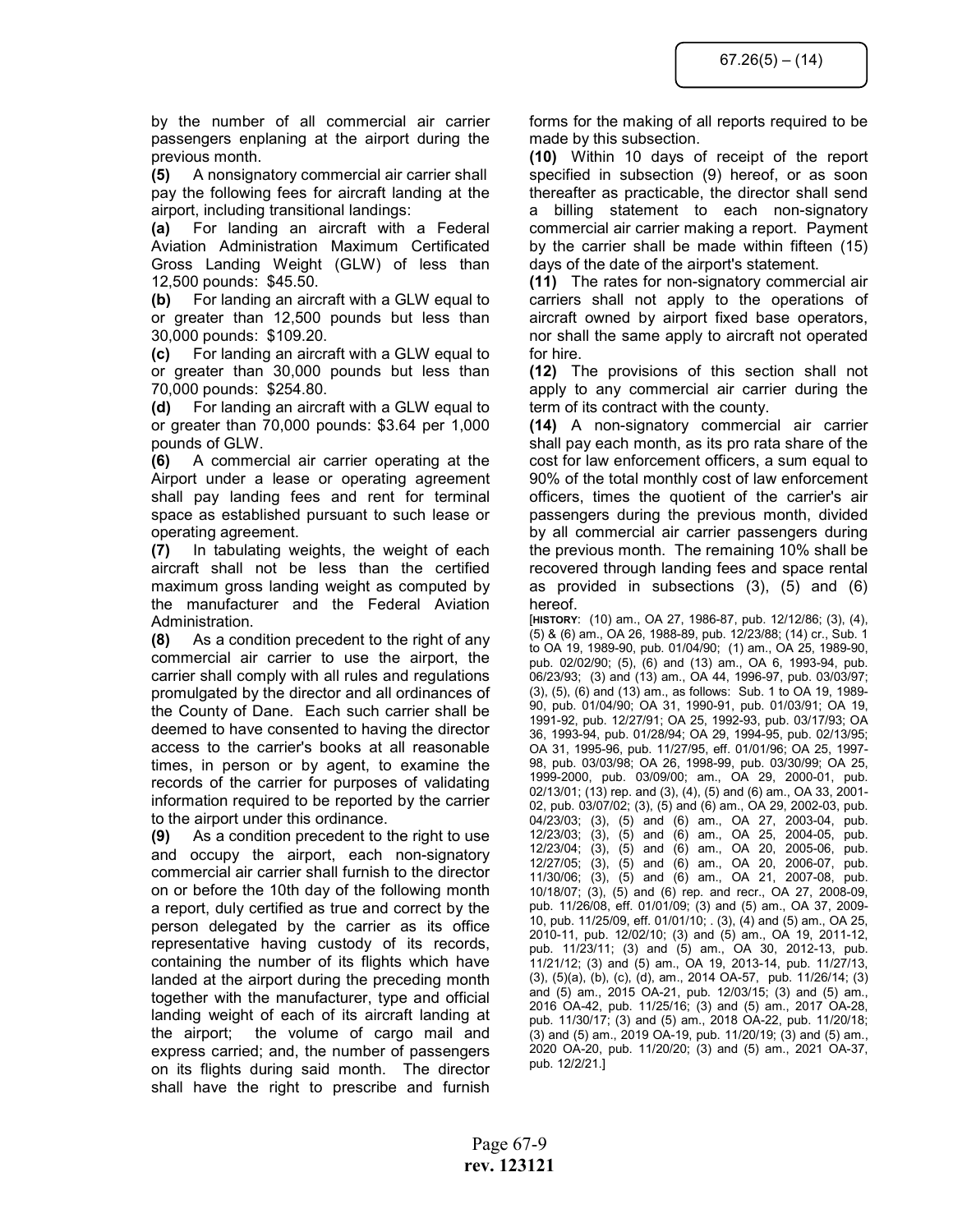67.27 DELINQUENT PAYMENTS. (1) Any fee, charge, rate, rental or other payment, whether due under written agreement, the provisions of this ordinance or otherwise, shall be paid as of the established due date. Any portion of such fee, charge, rate, rental or other payment which remains unpaid after the established due date shall bear interest at the rate of one and one-half per centum (1.5%) per calendar month or fraction thereof during which the payment remains unpaid.

## [67.28 - 67.31 reserved.]

[HISTORY: 67.31(1) and (2) am., OA 25, 1989-90, pub. 02/02/90; 67.31 rep., OA 43, 1990-91, pub. 05/29/91, eff. 06/01/91.]

## [67.32 - 67.40 reserved.]

67.41 AIR OPERATIONS AREA; AERONAUTICAL ACTIVITIES REGULATED. (1) Aeronautical activities at the airport shall be conducted in conformance with all applicable regulations of the FAA, State of Wisconsin and the airport.

(2) Whenever the director believes the condition of the airport or any part of the airport to be unsafe for aeronautical activity, the director is authorized to close the airport or any part thereof.

(3) The director may delay or otherwise restrict any flight activity or other operations of any aircraft at the airport for reasons related to the public health, safety or welfare. This includes, but is not limited to, the following types of specialized aeronautical activity: ultralights, balloons, gliders, skydiving and banner towing.

(4) In an effort to minimize the impact of noise created by aircraft operations at the airport, all aircraft operators are encouraged to utilize the noise abatement policies and procedures approved by the commission.

(5) No air meets, air shows, aerial demonstrations or other special activities shall be held at the airport unless prior permission is obtained from the director.

[HISTORY: 67.41 cr., OA 27, 1985-86, adopted 06/05/86.]

67.42 AIR OPERATIONS AREA; TOWING AND REMOVAL OF AIRCRAFT; ACCIDENTS. (1) The director is authorized to tow or otherwise move aircraft parked in violation of airport regulations, at the owner or operator's expense

and without liability on the part of the county, its officers, employees or agents, for damage which may result in the course of or by reason of such moving.

(2) It shall be the responsibility of the aircraft owner or operator to promptly remove disabled aircraft and parts thereof. If any person refuses to move an aircraft or part thereof as directed by the director, the aircraft or part may be moved by the director at the owner or operator's expense and without liability on the part of the county for damage which may result in the course of or by reason of such moving. The same shall apply to removal of wrecked or damaged aircraft and parts.

(3) Persons involved in aircraft accidents which occur on the airport and which involve substantial damage shall make a full report thereof to the director as soon after an accident as possible. Said report shall include names and addresses of all people involved in the accident. "Substantial damage" is as defined by the national transportation safety board.

(4) Any person damaging any airfield light fixture or other airport facility shall report such damage to the director's office immediately and shall be responsible for his or her share of any costs required to repair or replace the damaged fixture or facility.

[HISTORY: 67.42 cr., OA 27, 1985-86, adopted 06/05/86.]

67.43 AIR OPERATIONS AREA; PRO-HIBITED ACTIVITIES; AIRCRAFT OPER-ATIONS. It shall be unlawful and a violation of this ordinance for any person to do or cause to be done any of the following:

(1) Operate any aircraft weighing more than the designated load-bearing capacity of that part of the airport premises on which the aircraft is operated.

(2) Operate any aircraft contrary to airport issued notice to airmen (NOTAM) published by the FAA.

(3) Park, or cause to be parked, any aircraft in any area on the airport other than that designated by the director.

(4) Fail to secure an unattended aircraft.

(5) Park or bring any general aviation aircraft on the terminal building ramp.

(6) Be present on the portions of the airport premises designated as "air operations area" or "air cargo area", unless specifically authorized by the director.

(8) Be present in passenger loading areas other than within those portions marked by yellow markings on the pavement, except for the purpose of actually boarding or disembarking from aircraft.

Page 67-10 rev. 123121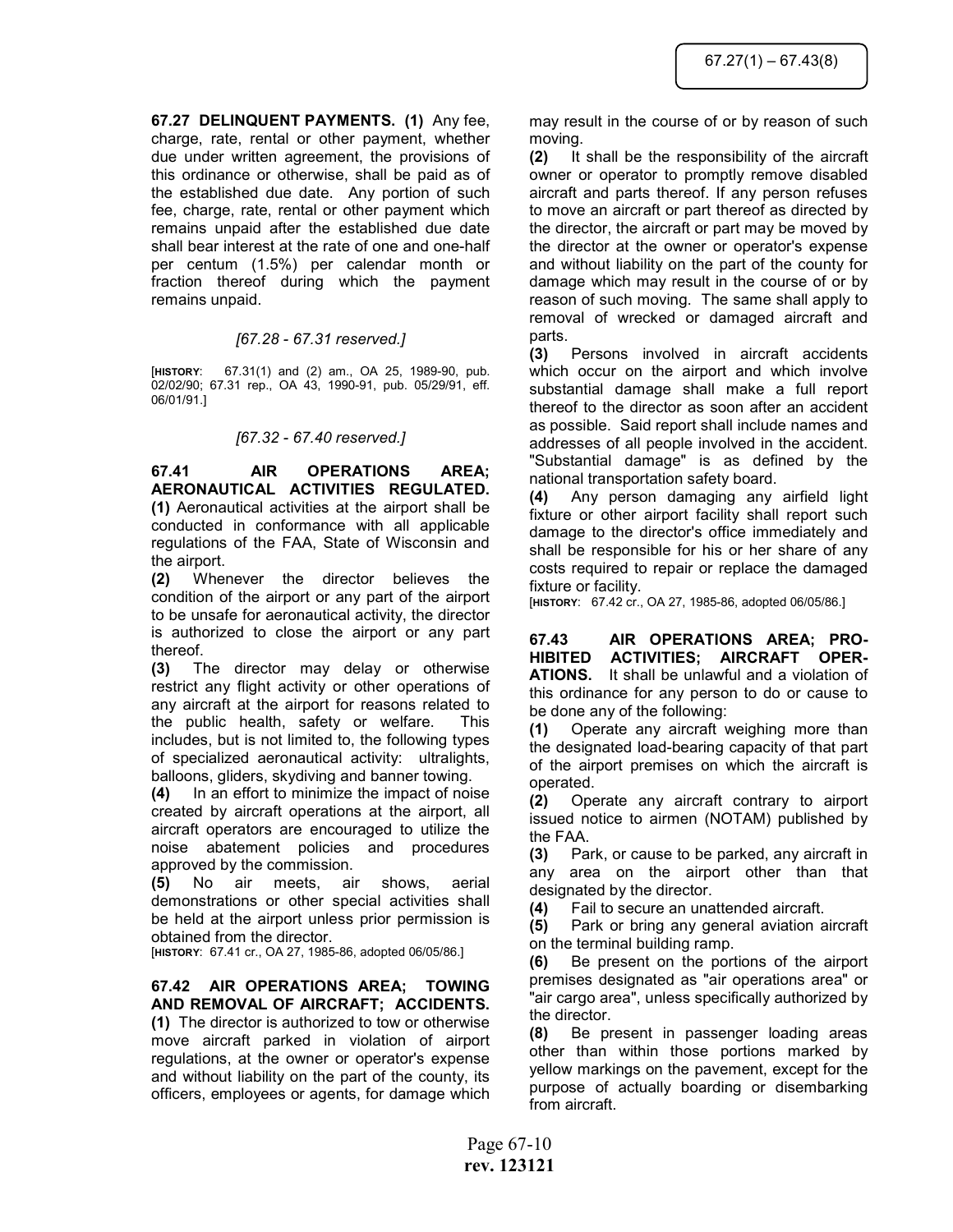(9) Endanger the safety of his or her own person or property or the safety of another's person or property by a high degree of negligence in the operation of an aircraft.

(10) Operate any aircraft on the grounds of the airport while the aircraft operator is under the influence of an intoxicant or a controlled substance or a combination of an intoxicant and a controlled substance, under the influence of any other drug to a degree which renders him or her incapable of safely operating the aircraft, or under the combined influence of an intoxicant and any other drug to a degree which renders him or her incapable of safely operating the aircraft.

(11) Interfere or tamper with any aircraft without permission of the owner thereof.

(12) Put in motion any aircraft without permission of the owner thereof.

(13) Use or remove any aircraft, aircraft parts, instruments or tools without permission of the owner thereof.

(14) Taxi an aircraft into or out of a hangar.

(15) Operate any aircraft engine in any hangar or building on the airport, except in authorized maintenance facilities.

[HISTORY: (9) - (15) cr., OA 27, 1985-86, adopted 06/05/86; (5) am., OA 25, 1989-90, pub. 02/02/90; (7) resc., 2018 OA-13, pub. 10/16/18.]

67.44 AIR OPERATIONS AREA; PRO-HIBITED ACTIVITIES; MOTOR VEHICLE OPERATIONS. It shall be unlawful and a violation of this ordinance for any person to do or cause to be done any of the following in the air operations area of the airport and other areas as specified:

(1) Operate a motor vehicle on the aircraft parking aprons at a speed in excess of 10 mph.

(2) Operate a motor vehicle if it is so constructed, equipped or loaded as to endanger persons or property.

(3) Operate any motor vehicle unless equipped with two headlights and one or more red taillights. The headlights shall be of sufficient brilliance to assure safety in driving at night, and all lights shall be kept lighted at all times from sunset to sunrise unless the vehicle is in a designated parking area.

(4) Operate any motor vehicle of any type underneath any passenger loading devices including jetways at any time or between an aircraft and a passenger gate during any loading or unloading operations.

(5) Operate a motor vehicle in a reckless manner, as defined in s. 346.62, Wisconsin Statutes.

(6) Operate a motor vehicle at a speed that endangers property or persons in the area.

(7) Operate a motor vehicle while the operator is under the influence of an intoxicant or a controlled substance or a combination of an intoxicant and a controlled substance, under the influence of any other drug to a degree which renders him or her incapable of safely operating the vehicle, or under the combined influence of an intoxicant and any other drug to a degree which renders him or her incapable of safely operating the vehicle.

(8) As operator of a motor vehicle, fail to yield the right of way in the air operations area to all aircraft, under all conditions.

(9) Operate any motor vehicle on the air operations area, except designated noncontrol movement areas, unless such motor vehicle is equipped with a functioning two-way radio capable of communication with the control tower. Motor vehicles accompanied by an approved escort vehicle with such radio communication capability shall be exempt from application of this subsection.

(10) Park a motor vehicle, for loading, unloading, or any other purpose, on the airport other than in the areas specifically established for parking and in the manner prescribed by signs, lines or other means. This subsection shall not apply to those vehicles authorized by the director to be parked contrary to posted signs or other regulations while the driver thereof is actually engaged in the authorized activity.

(11) Leave parked any unattended motor vehicle on any part of the airport's air operations area.

(12) Operate a motor vehicle (other than an aircraft) unless the vehicle is registered with the director to do so or unless there exists an agreement with the airport for such operation, and the driver is in possession of a valid operator's license issued by this or another state. (13) During the hours between one half hour before sunset and one half hour after sunrise and during other times when visibility is less than three (3) miles, operate any motor vehicle (other than an aircraft) on controlled movement areas of the airport unless equipped with a functioning amber light beacon which is actually in use. Motor vehicles accompanied by an approved escort vehicle with the approved amber beacon shall be exempt from application of this subsection.

Page 67-11 rev. 123121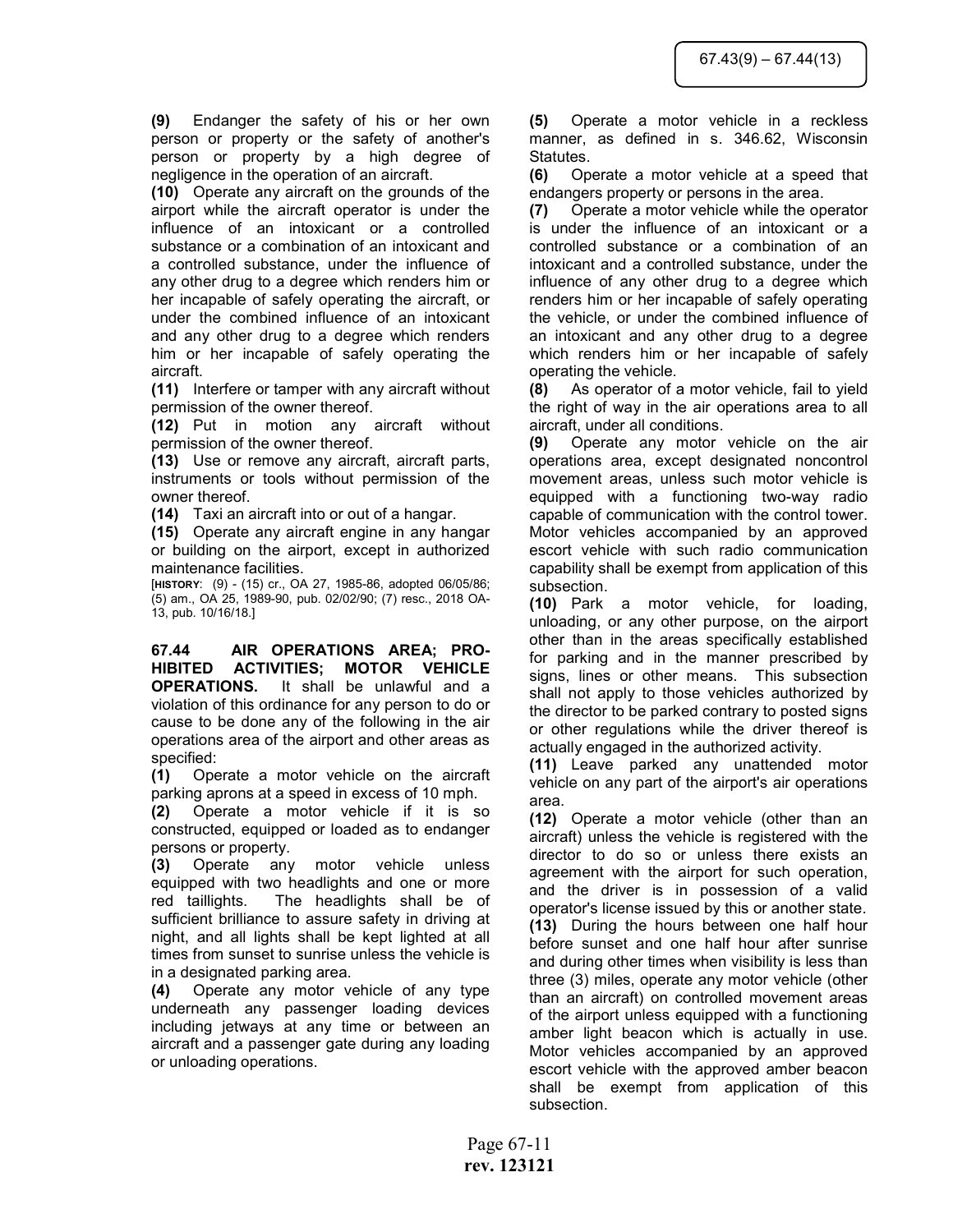(14) Clean or make repairs to motor vehicles anywhere on the airport, except those motor vehicles required for operation by a tenant or lessee and approved by the director. All approved cleaning and repair of motor vehicles shall be performed in areas designated by the director.

[HISTORY: (12) - (14) cr., OA 27, 1985-86, adopted 06/05/86; (4) am., OA 18, 1999-2000, pub. 11/16/99.]

#### [67.45 - 67.60 reserved.]

67.61 PROHIBITED ACTIVITIES; SAFETY RELATED; GENERAL. It shall be unlawful and a violation of this ordinance for any person to do or cause to be done any of the following:

(1) Dispose of garbage, trash, scrap or other materials on the airport except in approved locations. Areas to be used for trash, garbage or scrap collection shall be designated by the director and no other areas shall be used. Such areas shall be kept clean and sanitary at all times.

(2) Smoke or carry lighted smoking materials, or any open flame within 100 feet of an aircraft being fueled or drained, or in any hangar or shop, service area, fuel storage area, apron or aircraft ramp area, or in any building, place or room on the airport where specifically prohibited by signs.

(3) Repair any aircraft, aircraft engine, propeller or apparatus in any area other than that specifically designated for such purpose by the director.

[HISTORY: (3) cr., OA 27, 1985-86, adopted 06/05/86; (2) am., OA 18, 1999-2000, pub. 11/16/99.]

## [67.62 reserved]

[HISTORY RE 67.62: (13) cr., OA 27, 1985-86, adopted 06/05/86; 67.62 deleted in its entirety, 2021 OA-37, pub. 12/2/21.]

67.63 PROHIBITED ACTIVITIES; SAFETY REGULATIONS; HAZARDOUS MATERIALS. It shall be unlawful and a violation of this ordinance for any person to do or cause to be done any of the following:

(1) Use flammable liquids in the cleaning of aircraft or aircraft engines, propellers or other appliances, equipment or parts of aircraft, unless such cleaning operations are conducted in accordance with NFPA standards and all applicable state and local codes.

(2) Dump or otherwise introduce any petroleum products, agricultural chemicals or other industrial waste matter into airport drainage ditches, ponding areas, sewer systems or storm drains or any other area or receptacle other than a receptacle approved for such use in accordance with NFPA standards and all

applicable state and local codes. (3) Perform doping processes, spray painting or paint stripping except in areas or facilities approved for such purposes in accordance with NFPA standards and all applicable state and local codes.

(4) Keep or store any flammable volatile liquids, gases or other similar material in hangars, shops or any building on the airport, except that such materials may be kept in receptacles and in rooms or areas specifically approved for such storage, in compliance with the requirements of NFPA standards and all applicable state and local codes.

(5) Keep or store lubricating oils on the airport, except in containers and receptacles designed for such purpose and in structures or areas specifically approved for such storage, in compliance with NFPA standards and all applicable state and local codes.

[HISTORY: (4) and (5) cr., OA 27, 1985-86, adopted 06/05/86.]

[67.64 - 67.90 reserved.]

67.91 PENALTIES. Persons violating this ordinance shall pay forfeitures according to the following schedule:

| <b>Violation</b> | <b>Not Less</b> | Not more |
|------------------|-----------------|----------|
| of section:      | than:           | than:    |
| 67.10(2)         | \$10.00         | \$200.00 |
| 67.11(1)         | 15.00           | 50.00    |
| 67.11(2)         | 15.00           | 50.00    |
| 67.11(2m)        | 15.00           | 50.00    |
| 67.11(3)         | 5.00            | 50.00    |
| 67.11(4)         | 50.00           | 300.00   |
| 67.11(5)         | 5.00            | 50.00    |
| 67.11(5m)        | 5.00            | 50.00    |
| 67.11(5n)        | 5.00            | 50.00    |
| 67.11(6)         | 20.00           | 200.00   |
| 67.11(7)         | 10.00           | 100.00   |
| 67.11(8)         | 5.00            | 50.00    |
| 67.11(9)         | 3.00            | 15.00    |
| 67.11(10)        | 50.00           | 200.00   |
| 67.11(11)        | 50.00           | 200.00   |
| 67.11(12)        | 50.00           | 200.00   |
| 67.155(1)        | 50.00           | 200.00   |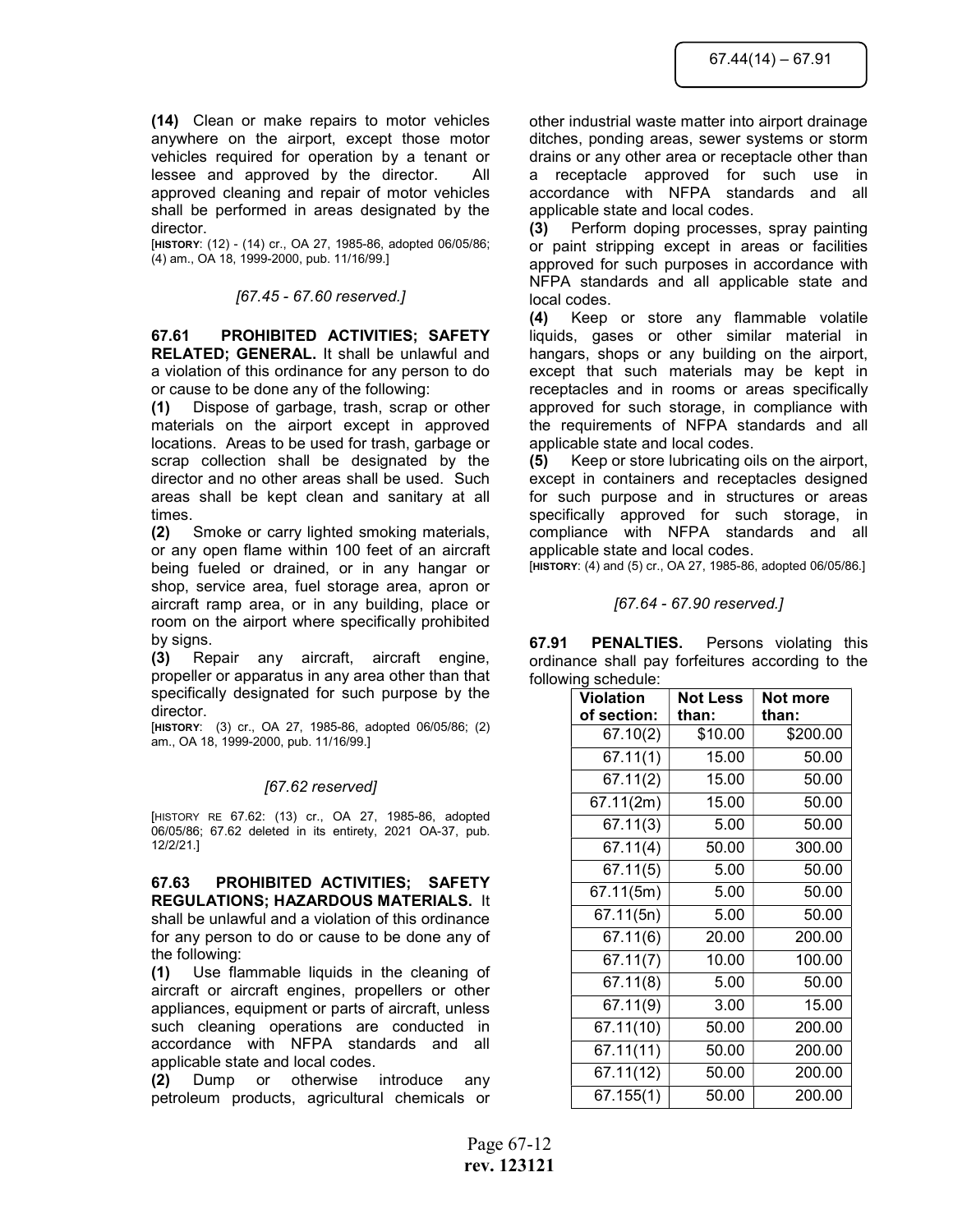| <b>Violation</b> | <b>Not Less</b> | Not more  |
|------------------|-----------------|-----------|
| of section:      | than:           | than:     |
| 67.44(8)         | 25.00           | 1,000.00  |
| 67.44(9)         | 25.00           | 500.00    |
| 67.44(10)        | 5.00            | 100.00    |
| 67.44(11)        | 5.00            | 500.00    |
| 67.44(12)        | 10.00           | 500.00    |
| 67.44(13)        | 10.00           | 100.00    |
| 67.44(14)        | 5.00            | 50.00     |
| 67.61(1)         | 25.00           | 250.00    |
| 67.61(2)         | 10.00           | 100.00    |
| 67.61(3)         | 10.00           | 100.00    |
| 67.63(1)         | 5.00            | 250.00    |
| 67.63(2)         | 10.00           | 10,000.00 |
| 67.63(3)         | 5.00            | 500.00    |
| 67.63(4)         | 5.00            | 500.00    |
| 67.63(5)         | 5.00            | 500.00    |

[HISTORY: 67.91 am., OA 27, 1985-86, adopted 06/05/86; 67.91 am., provision establishing penalty for violation of 67.24(1) rep., Sub. 1 to OA 1, 1991-92, pub. 05/29/91, eff. 06/01/91; am., establishing penalty for vio. of 67.11(9), by OA 11, 1993-94, pub. 09/18/93, eff. 09/19/93; provision relating to minimum forfeiture for violation of s. 67.11(4), am., OA 20, 1994-95, pub. 11/15/94; provisions relating to forfeiture ranges for violation of ss. 67.22(5) and (8) and 67.31 rep., OA 15, 1995-96, pub. 08/30/95; provisions relating to forfeiture ranges for violation of ss. 67.10(2), 67.11(2m), (5m), (5n), (10), (11), and (12), 67.20(1) and (2), and 67.22(6m), cr., OA 18, 1999-2000, pub. 11/16/99; provisions relating to penalty for violations of 67.22(7)-(9), am., 2015 OA-21, pub. 12/03/15; provisions relating to penalty for violations of 67.11(1), (2), and (2m) am., 2017 OA-28, pub. 11/30/17; provisions relating to 67.20(3) am., 2018 OA-13, pub. 10/16/18; provisions relating to penalty for violations of s. 67.62 resc., 2021OA-14, pub. 08/27/21.]

67.92 PENALTIES FOR CERTAIN VIOLATIONS. (1) Any person who violates s. 67.24 shall forfeit not less than One Hundred Dollars (\$100.00) nor more than One Thousand Dollars (\$1,000.00) for each such violation, provided that the minimum forfeiture for the second offense within a twelve month period shall be not less than One Hundred Dollars (\$100.00), the minimum forfeiture for the third offense within a twelve month period shall be not less than Two Hundred Dollars (\$200.00), the minimum forfeiture for the fourth offense within a twelve month period shall be not less than Four Hundred Dollars (\$400.00) and the minimum forfeiture for the fifth and subsequent offenses within a twelve month period shall be not less than Six Hundred Dollars (\$600.00).

| <b>Violation</b>       | <b>Not Less</b>  | Not more              |
|------------------------|------------------|-----------------------|
| of section:            | than:            | than:                 |
| 67.20(1)               | 25.00            | 500.00                |
| 67.20(2)               | 10.00            | 75.00                 |
| 67.20(3)               | 25.00            | 100.00                |
| first                  |                  |                       |
| 67.20(3)               | 50.00            | 150.00                |
| second<br>67.20(3)     | 100.00           | 250.00                |
| third                  |                  |                       |
| $\overline{67.2}$ 2(1) | 25.00            | $\overline{1,000.00}$ |
| $\overline{6}$ 7.22(2) | 25.00            | 1,000.00              |
| 67.22(3)               | 10.00            | 200.00                |
| 67.22(4)               | 25.00            | 1,000.00              |
| $\overline{6}$ 7.22(6) | 10.00            | 500.00                |
| 67.22(6m)              | 10.00            | 100.00                |
| 67.22(7)               | 10.00            | 500.00                |
| 67.22(8)               | 25.00            | 1,000.00              |
| 67.22(9)               | 5.00             | 500.00                |
| 67.22(10)              | 5.00             | 500.00                |
| 67.23(1)               | 5.00             | 200.00                |
| 67.23(2)               | 5.00             | 200.00                |
| $\overline{6}$ 7.23(3) | 5.00             | 500.00                |
| 67.42(3)               | 20.00            | 50.00                 |
| 67.43(1)               | 10.00            | 500.00                |
| 67.43(2)               | 10.00            | 500.00                |
| $\sqrt{67.43(3)}$      | 5.00             | 100.00                |
| 67.43(4)               | 5.00             | 50.00                 |
| 67.43(5)               | 10.00            | 50.00                 |
| 67.43(6)               | 25.00            | 500.00                |
| 67.43(7)               | $\frac{1}{5.00}$ | 100.00                |
| 67.43(8)               | 5.00             | 100.00                |
| 67.43(9)               | 50.00            | 500.00                |
| 67.43(10)              | 100.00           | 1,000.00              |
| 67.43(11)              | 50.00            | 1,000.00              |
| $\overline{67.43(12)}$ | 50.00            | 1,000.00              |
| 67.43(13)              | 50.00            | 1,000.00              |
| 67.43(14)              | 10.00            | 50.00                 |
| 67.43(15)              | 10.00            | 50.00                 |
| 67.44(1)               | 10.00            | 200.00                |
| 67.44(2)               | 10.00            | 100.00                |
| 67.44(3)               | 5.00             | 50.00                 |
| 67.44(4)               | 10.00            | 100.00                |
| 67.44(5)               | 10.00            | 200.00                |
| 67.44(6)               | 10.00            | 200.00                |
| $\overline{67}.44(7)$  | 100.00           | 500.00                |